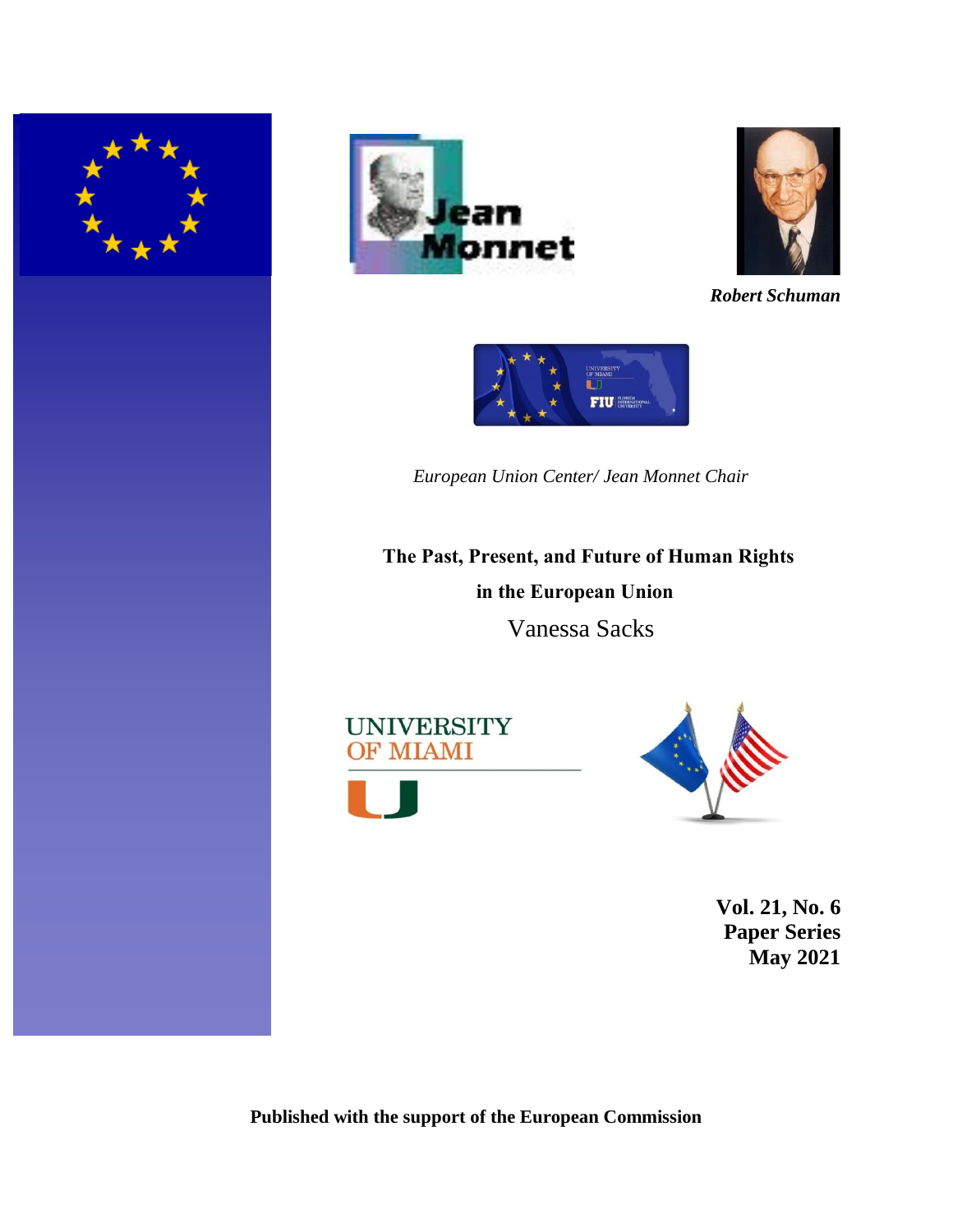### **The Jean Monnet/ Robert Schuman Paper Series**

The Jean Monnet/Robert Schuman Paper Series is produced by the Jean Monnet Chair and the European Union Center of the University of Miami.

These monographic papers analyze ongoing developments within the European Union as well as recent trends which influence the EU's relationship with the rest of the world. Broad themes include, but are not limited to:

- $\triangleright$  The Lisbon Treaty
- $\triangleright$  The Eurozone crisis
- $\triangleright$  Immigration and cultural challenges
- $\triangleright$  Security threats and responses
- $\triangleright$  The EU's neighborhood policy
- > The EU and Latin America
- $\triangleright$  The EU as a model and reference in the world
- $\triangleright$  Relations with the United States
- $\triangleright$  Consequences of Brexit

These topics form part of the pressing agenda of the EU and represent the multifaceted and complex nature of the European integration process. These papers also seek to highlight the internal and external dynamics which influence the workings of the EU and its relationship with the rest the world.

# *European Union Center*

## *Jean Monnet Chair Staff*

| University of Miami            | <b>Joaquín Roy Director</b>                |
|--------------------------------|--------------------------------------------|
| 1300 Campo Sano Building, 220C | <b>Beverly Barrett Associate Editor</b>    |
| Coral Gables, FL 33124-2231    | <b>Melanie Goergmaier Associate Editor</b> |
| Phone: 305-284-3266            | <b>Maxime Larivé Research Associate</b>    |
| Fax: (305) 284 4406            | María Lorca Research Associate             |
| Web: www.miami.edu/eucenter    |                                            |
|                                | Flazida International Huisendts            |

**Florida International University Markus Thiel** (Director, FIU)

# *International Jean Monnet Editorial Advisors:*

**Philippe de Lombaerde**, UNU/CRIS, Brugge, Belgium **Carlos Hakansson,** Universidad de Piura, Perú **Kurt Hübner**, University of British Columbia, Vancouver **Finn Laursen,** University of Southern Denmark **John McCormick,** Indiana University, Purdue **Félix Peña**, Universidad Nacional de Tres de Febrero, Buenos Aires, Argentina **Beatriz Pérez de las Heras**, Universidad de Deusto, Bilbao **Manuel Porto**, University of Coimbra, Portugal **Lorena Ruano**, CIDE, Mexico **Eric Tremolada**, Universidad del Externado de Colombia, Bogotá, Colombia **Roberto Domínguez**, Suffolk University, Boston **Francesc Granell**, University of Barcelona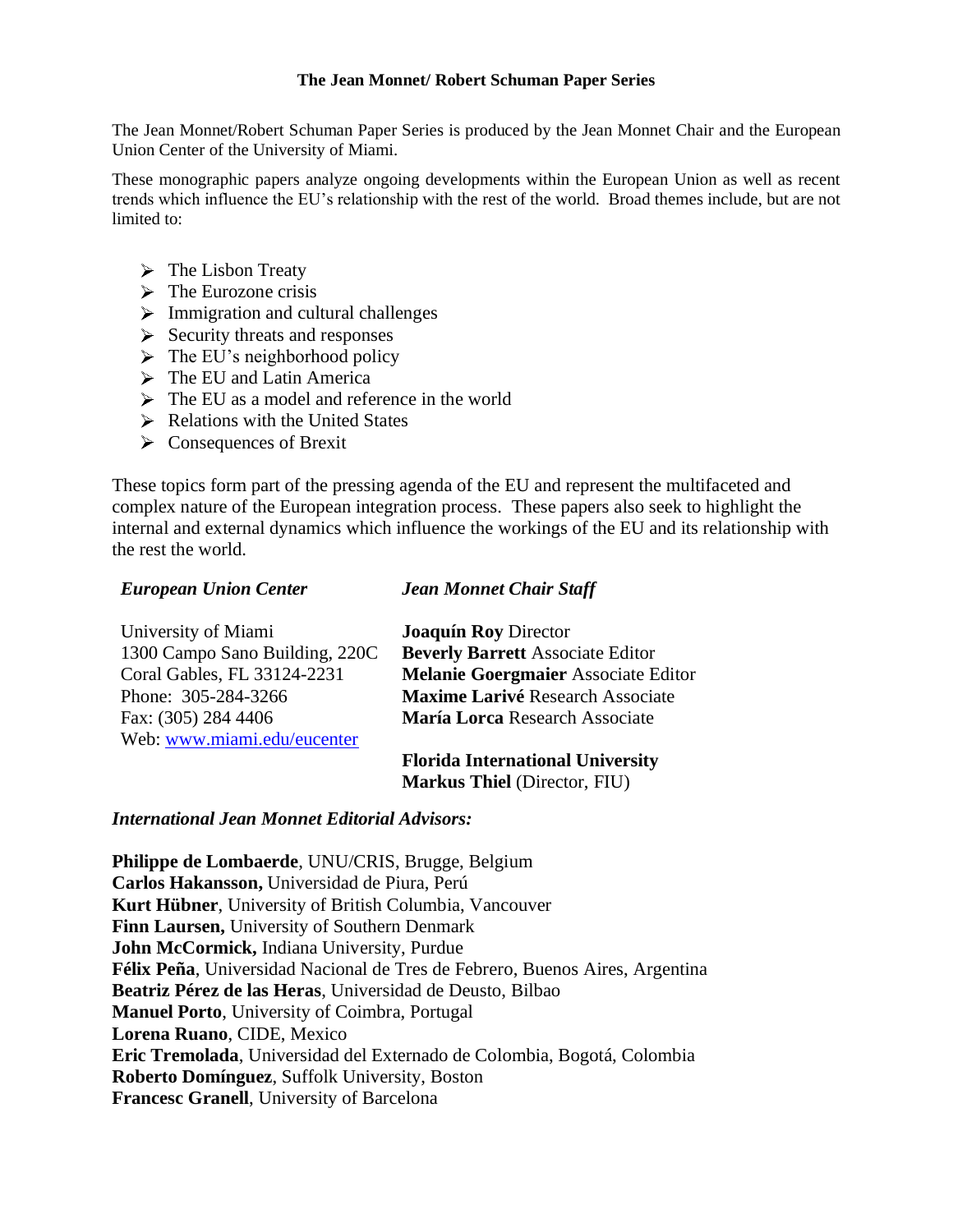#### **The Past, Present, and Future of Human Rights in the European Union**

Vanessa Sacks\*

*"There can be no real human rights protection without mechanisms guaranteeing the rule of law, in particular by ensuring checks and balances among the different state powers" – Nils Muižnieks (The Council of Europe's Commissioner for Human Rights)*

## **Introduction**

With the creation of the European Union, one of the four priorities of postwar, twentieth century Europe was to foster an area that strongly accentuated and valued human rights in every way. Since then, the EU as a regional integration body has placed human rights and its correlating policies at the heart of its institutions and member-states. Legal basis for the regional integration body's strong emphasis regarding the commitment to human rights, both internally and externally, is featured in article 2, 3, 6, 21, and 205 of the Treaty on European Union<sup>1</sup>. Beginning in 1950, the conversation surrounding respect of human rights within the EU commenced with the European Convention on Human Rights. Following this foundational precept, a variety of civil and political rights have been incorporated into the member states of the Council of Europe. After the Treaty on European Union, which formally established the European Community, the Treaty of Lisbon came into play as a constitutional project that began in 2001 and was entered into force in 2009. The Treaty of Lisbon paid homage to the foundational outlines of the Treaty on European Union, while redefining the present priorities and powers of the European Union, especially with detail to the rights of inhabitants of the member states. In the present day, numerous action plans have been drafted to specify the concrete missions and guidelines for human rights emphasis within the community and a variety of institutions have arisen to maintain and protect these rights. Moving forward, the EU continues to strategize and propose an array of human rights centered efforts to sustain the matter as a priority to the regional integration body. Moreover, The European Union defines "human rights" as, "respect for human rights and dignity, together with the principles of freedom, democracy, equality and the rule of law<sup>2</sup>." As a result, the EU has worked tirelessly on past,

<sup>\*</sup> Vanessa Sacks is a Senior at the University of Miami, majoring in Finance and minoring in Psychology and Marketing. Originally from a small, rural town named Oldwick in Western New Jersey, Vanessa is highly curious to understand the immense inner workings of the world around her. Pursuing a career in the Financial Services industry, Vanessa is especially keen to evaluating the economic, financial, and trade relationships between the United States and the European Union.

<sup>1</sup> Eur- Lex. *Charter of Fundamental Rights of the European Union. Retrieved March 2, 2021 from* https://eurlex.europa.eu/legal-content/

<sup>2</sup> European Commission. "Human Rights and Democracy in the EU – 2020-24 Action Plan." *European Commission*, ec.europa.eu/info/law/better-regulation/have-your-say/initiatives/12122-Human-rights-anddemocracy-in-the-EU-2020-24-action-plan\_en.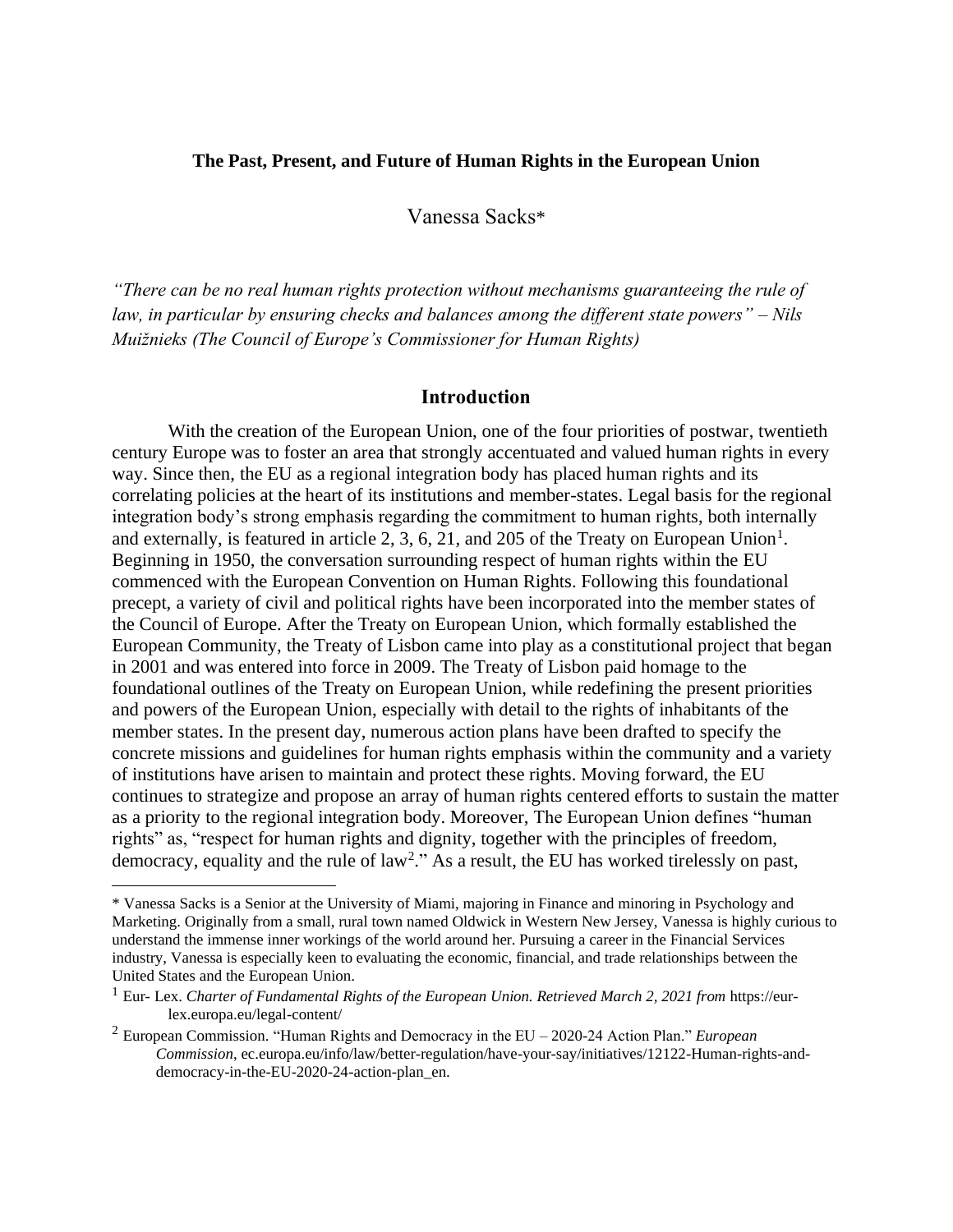present, and future applications to integrate human rights as a focal point of the regional integration body and its policies.

*Keywords: human rights, Council of Europe, European Union, member states, Strasburg*

#### **I. Past Human Rights Efforts in the EU**

As previously stated, the accentuation of protecting human rights within the European Union has been established far before the EU itself was even formally established. Two years prior to the formation of the European Coal and Steel Community, which sparked the uniting of European countries and was a fundamental starting point to the creation of the EU itself, "the Universal Declaration of Human Rights was proclaimed by the General Assembly of the United Nations on December 10<sup>th</sup>, 1948<sup>3</sup>." The UN's postwar call to action could not have come at a more perfect time, for the ideals present in the declaration were fresh in the minds of Robert Schuman and other EU founders, and thus incorporated as a focal point to EU priorities. According to McCormick, the beginnings of human rights policy are noted with the formation of the European Convention on Human Rights, also referred to as the Convention for the Protection of Human Rights and Fundamental Freedoms<sup>4</sup>. The European Convention on Human Rights "was opened for signature in Rome on November 4<sup>th,</sup> 1950 and came into force on September 3, 1953<sup>5</sup>." The ECHR, since it was birthed before the birth of the EU itself, applies to the members of the Council of Europe, but the ideals are incorporated into the EU due to an overlap in priorities. After the horrific aftermath of World War Two, the ECHR "was developed to ensure that governments would never again be allowed to dehumanize and abuse people's rights with impunity, and to help fulfill the promise of 'never again'<sup>6</sup> ." The articles featured in the ECHR correspond with numerous articles featured in the UN's declaration, and include sections such as: obligation to respect to human rights (article 1), right to life (article 2), prohibition of torture (article 3), prohibition of slavery and forced labor (article 4), right to liberty and security (article 5), and more. Since its first issuance in 1950, the Convention has been amended on numerous occasions to coincide with more recent human rights matters, most recently in 2013 with Protocol 16.

Following the implementation of the ECHR in 1953, the European Court of Human Rights was established in 1959 in Strasbourg, France. "The Court exists to safeguard the ECHR, providing a forum for people who believe their rights have been denied, allowing them to have

<sup>3</sup> ECHR. "European Convention on Human Rights." *European Convention on Human Rights - Official Texts, Convention and Protocols*, ECHR, www.echr.coe.int/. Accessed 10 May 2021.

<sup>4</sup> McCormick, J. (1999). *Understanding the European Union: A concise introduction*. London: Macmillan Education.

<sup>5</sup> ECHR. "European Convention on Human Rights." *European Convention on Human Rights - Official Texts, Convention and Protocols*, ECHR, www.echr.coe.int/. Accessed 10 May 2021.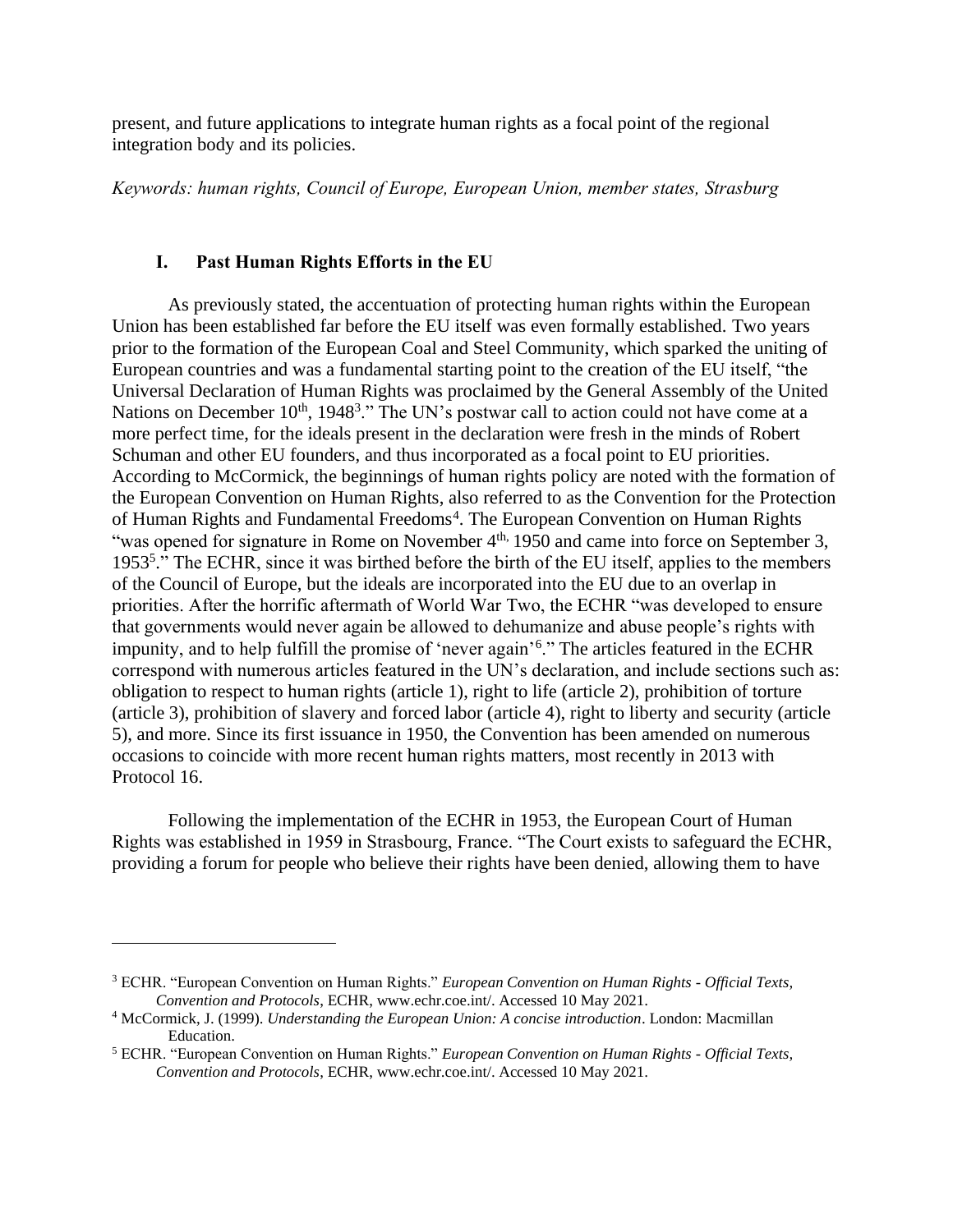their cases heard<sup>7</sup>." The Court is referred to as a 'living instrument' and 'the conscience of Europe', that actionably stands to protect, preserve, and provide accountability for the humanistic rights of citizens of the EU. "Since 1959, the Court has delivered more than 22,500 judgements. Most have been issued since 2000. This is because the Council of Europe more than doubled from 1990 to 2007, extending the jurisdiction to over 800 million people<sup>8</sup>."

The orientation around protecting human rights gained further momentum in the 1960s, when the political precondition of respect for human rights by member states became required in order to join the EU. This precondition is noted in Aimee Kanner's article, *European Union-Mercosur Relations: The Institutionalization of Cooperation,* in which she states, "the Birkelbach Report, approved by the European Parliament in January 1962, attests to the EU's commitment to this moral political basis: 'Only those states that guarantee authentically democratic practices in their territories and respect fundamental rights and liberties can be members of our Community'<sup>9</sup>." Soon after, in 1966, the European Court of Justice ruled to form the Charter of Fundamental Rights as a legal structure, which includes dignity, freedoms, equality, solidarity, citizens' rights, and justice as the main concerns regarding EU and worldwide human rights. Since then, the Charter has served as an outline for the protection of human rights within the EU and, similar to the Convention, is actionably regulated through the European Court of Human Rights.

The Treaty of Lisbon, which entered into force in 2009, called for further attention on the human rights matter within the European Union and called for an acceding to the European Convention on Human Rights. According to the Council of Europe, "The Treaty of Lisbon sets out the obligation: to respect fundamental rights within the European Union; to advance and consolidate human rights in EU external action<sup>10."</sup>

More recently, in 2012, the Council of the EU established a Strategic Framework on Human Rights and Democracy which gained momentum through an outlined action plan and framework. The action plan outlines the governing principles, goals, and priorities surrounding explicit EU policies that seek to protect and accentuate human rights over the next ten years.

<sup>7</sup> Amnesty International UK. "5 Ways the European Court of Human Rights Makes Us Safer." *Amnesty International UK*, 18 May 2020, www.amnesty.org.uk/five-ways-european-court-human-rights-makes-ussafer-echr.

<sup>8</sup> Greenberg, J. (2020)*. Law, politics, and efficacy at the ECHR.*

<sup>9</sup> Kanner, A. (2002). *European Union- Mercosur Relations: The Institutionalization of Cooperation.*

<sup>10</sup> European Council. "Protection and Promotion of Human Rights." *Consilium*, Council of the European Union, 9 Dec. 2020, www.consilium.europa.eu/en/policies/human-rights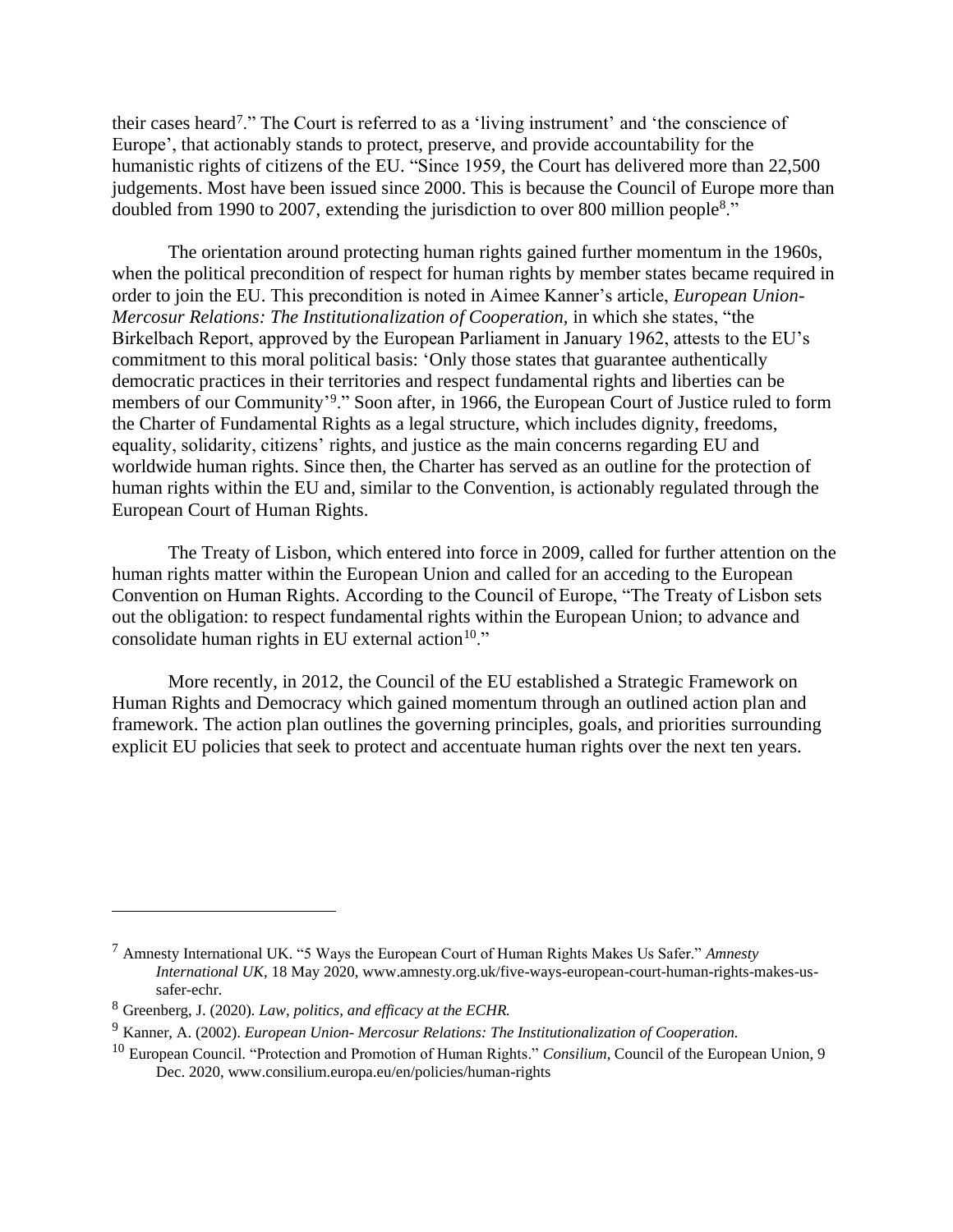#### **II. Present Human Rights Efforts in the EU**

On January 23rd, 2017, Michael O'Flaherty, the current Director of the European Union Fundamental Rights Agency, spoke at Poznan University in Poland to address the matter of protecting human rights in today's Europe. In O'Flaherty's speech, he addressed the achievements of Europe thus far in regard to human rights and payed respect to the UN's 1948 Universal Declaration of Human Rights notable first article which states, "All human beings are born free and equal in dignity and in rights." Throughout his address, O'Flaherty commends the great achievements and progress that Europe has made over the past several decades with its orientation around human rights. However, he also acknowledged the risks and issues that Europe, and the rest of the world, is now facing in this field. O'Flaherty asserts that, "Here in Europe, we are definitely seeing increasing intolerance, illustrated by rising hate crime and hate speech, particularly online. We are also seeing a lack of solidarity… Perhaps of greatest concern, though, is that we are seeing a growing tendency to question the very basics of Europe's human rights framework<sup>11</sup>." O'Flaherty is not alone in his concern surrounding the matter, and several other human rights activists within Europe have shared his call to action.

In the present day, as previously noted, human rights in the EU are explicitly protected through the Convention and actionably regarded through the Strasbourg-based European Court of Human Rights. At the Court, citizens of member-states may bring cases and associated evidence of what they believe to be violations of their human rights, to the Court to provide reconciliation. The Court itself consists of 47 judges, corresponding to one from each member state of the Council of Europe, and over 600 administrative staff and lawyers. These individuals seek to uphold the articles of the Convention, as well as align with the foundational ideals of the European Union itself. In April 2016, Theresa May, a member of Parliament of the United Kingdom, stated that the UK should reject the ECHR because it 'makes us less secure'. This statement rattled many Europeans and was struck with heavy oppositional backlash, which then spurred an acknowledgement of the most notable ways that the Court and the Convention has protected the rights of citizens of the UK. To name a few, the ECHR has bettered the lives of UK citizens by protecting LGBTI rights, through the landmark case Smith and Grady vs United Kingdom, making human trafficking and domestic slavery illegal, keeping children safe from the cane, fighting for a free press, and keeping one's private life private<sup>12</sup>. Thus, the ECHR, and the actionable upholding of its ideals through the Court, has succeeded in several ways in protecting the rights of UK, and other European, citizens.

Nevertheless, according to Jessica Greenberg, in her article *Law, politics, and efficacy at the European Court of Human Rights*, the Court is riddled with human rights issues itself, and,

<sup>11</sup> O'Flaherty, Michael. "Protecting Human Rights in Today's Europe." *European Union Agency for Fundamental Rights*, 13 Feb. 2017, fra.europa.eu/en/speech/2017/protecting-human-rights-todays-europe

<sup>12</sup> Amnesty International UK. "What Is the European Convention on Human Rights?" *Human Rights in the UK*, Amnesty International UK, 21 Aug. 2018, www.amnesty.org.uk/what-is-the-european-convention-on-humanrights.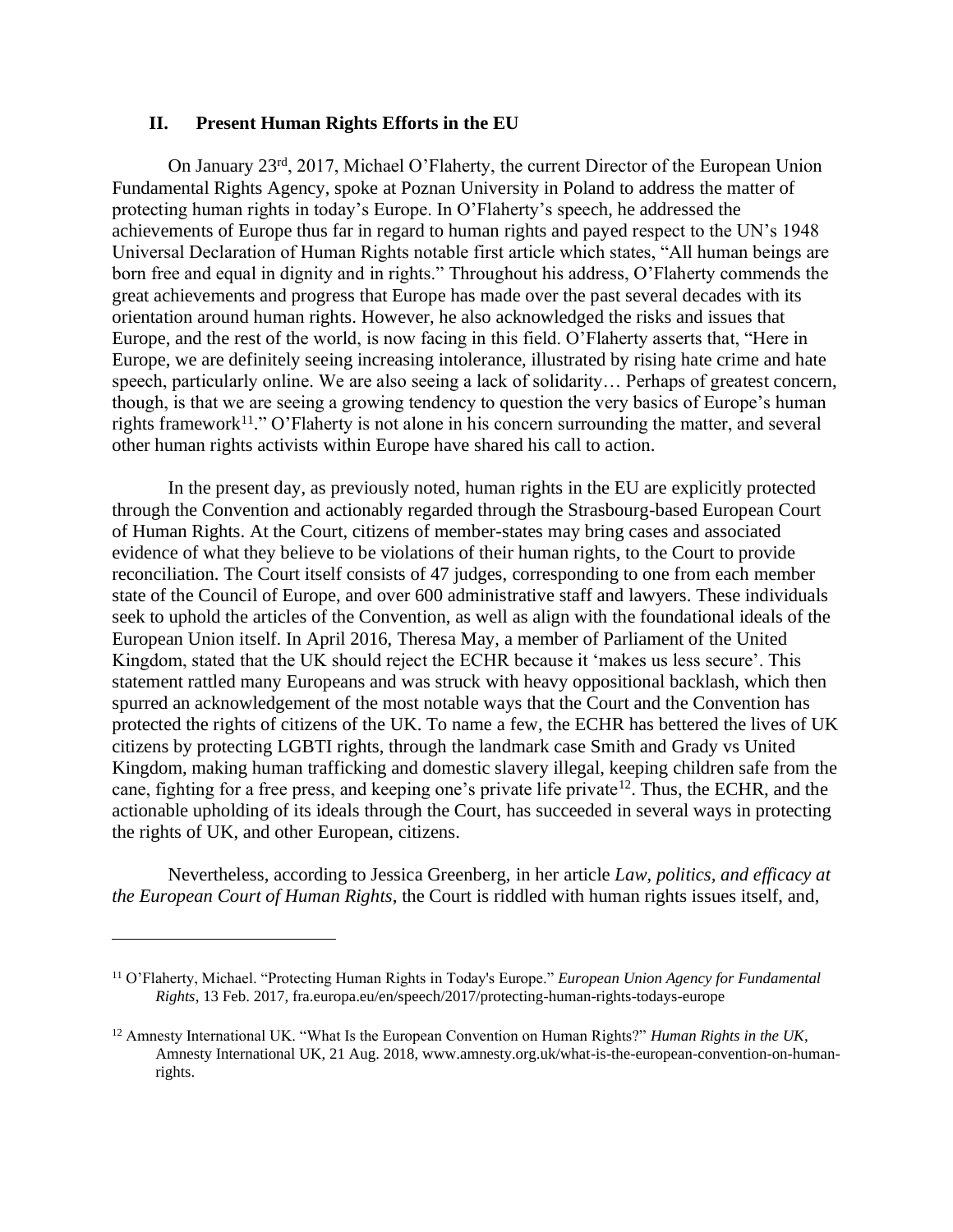similar to O'Flaherty's concern, reform is necessary in order to continue the EU's emphasis and protection of human rights matters. In Greenberg's article, she acknowledges the "gap between the hope offered by this court and its ability to enact change given the backlogs and pathways of the legal systems at play<sup>13</sup>." Through Greenberg's firsthand accounts and immersion into the Court itself, attention can be drawn to the potential legal and efficacy gaps in the EU's protection of human rights. As a result, efforts have been made to further the respect to these rights, both domestically and globally, specifically through the 2020-2024 action plan.

### **III. Future Human Rights Efforts in the EU**

After the end of the 2015-2019 EU Action Plan on Human Rights, which was adopted as a result of the EU's 2012 Strategic Framework on Human Rights and Democracy, the 2020-2024 plan was set in to motion to address more current issues surrounding human rights within the EU and abroad. The new action plan seeks to globalize the EU's pre-existing human rights initiatives and the main policy objectives will be to: "Enhance the EU's leadership in promoting and protecting human rights and democracy worldwide; Provide a forward looking and strategic perspective on EU's actions on human rights and democracy; Streamline a coherent EU approach to human rights and democracy in the world; Seek ways to promote more efficient and coherent decision making on human rights and democracy<sup>14</sup>." The 2020-2024 action plan seeks to incorporate new issues that have arisen within the past several years, in addition to continuing to uphold the foundational goals of the Council of Europe regarding human rights matters.

Additionally, Greenberg's and O'Flaherty's call to action must be taken into account to aid in the future reform surrounding human rights both inside and outside the European Union. The growing issues of intolerance, lack of solidarity, and the questioning of past EU ideals, in addition to the growing gap between the hope offered by the Court and its ability to enact change, must be at the forefront of future human rights reform.

#### **IV. Conclusion**

Moreover, respect to human rights has been, currently is, and continues to be an essential concern for the European Union as a whole. Through a series of actionable measures, beginning with the ECHR and moving forward with the 2020-24 action plan, human rights remains at the core of EU civil and political centricity. It is a curious matter to see how far the respect to dignity, together with the principles of freedom, democracy, equality and the rule of law, has come since twentieth century postwar Europe. Yet, it is an even more curious matter to see how far it will come in the future of the regional integration body.

<sup>13</sup> Greenberg, J. (2020)*. Law, politics, and efficacy at the ECHR*

<sup>14</sup> European Commission. *Human rights and democracy in the EU- 2020-24 action plan. Retrieved March 2, 2021, from https://ec.europa.eu/info/law/better-regulation/have-your-say/initiatives/12122-EU-Action-Plan-on-Human-Rights-and-Democracy-2020-2024*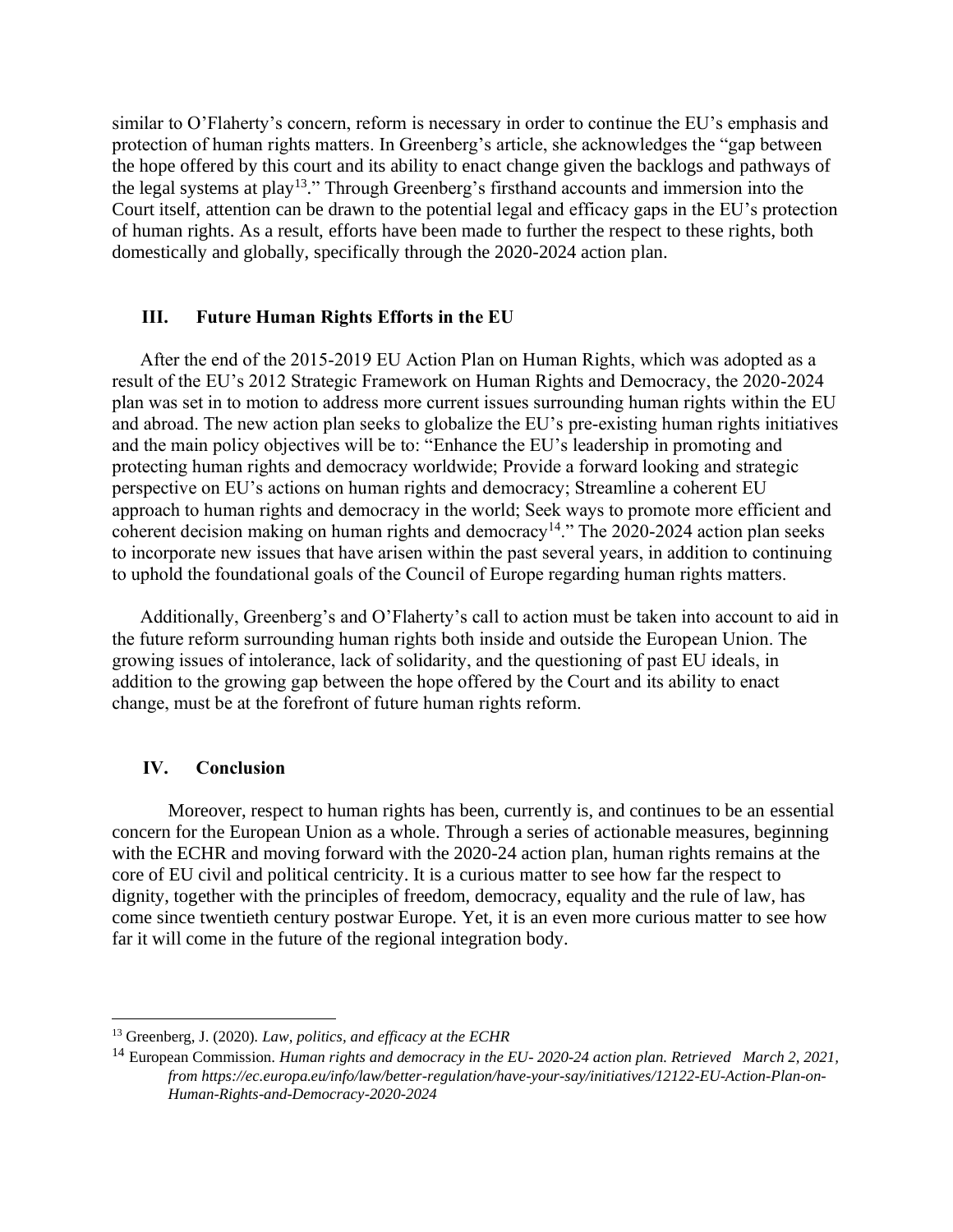## **Bibliography**

- Amnesty International UK. "5 Ways the European Court of Human Rights Makes Us Safer." *Amnesty International UK*, 18 May 2020, www.amnesty.org.uk/five-ways-european-courthuman-rights-makes-us-safer-echr.
- Amnesty International UK. "What Is the European Convention on Human Rights?" *Human Rights in the UK*, Amnesty International UK, 21 Aug. 2018, www.amnesty.org.uk/what-isthe-european-convention-on-human-rights.
- ECHR. "European Convention on Human Rights." *European Convention on Human Rights - Official Texts, Convention and Protocols*, ECHR, www.echr.coe.int/. Accessed 10 May 2021.
- European Commission. *Human rights and democracy in the EU- 2020-24 action plan. Retrieved March 2, 2021, from https://ec.europa.eu/info/law/better-regulation/have-yoursay/initiatives/12122-EU-Action-Plan-on-Human-Rights-and-Democracy-2020-2024*
- European Council. "Protection and Promotion of Human Rights." *Consilium*, Council of the European Union, 9 Dec. 2020, www.consilium.europa.eu/en/policies/human-rights
- Eur- Lex. *Charter of Fundamental Rights of the European Union. Retrieved March 2, 2021 from* https://eur-lex.europa.eu/legal-content/
- Gráinne de Búrca. "THE ROAD NOT TAKEN: THE EUROPEAN UNION AS A GLOBAL HUMAN RIGHTS ACTOR." *The American Journal of International Law*, vol. 105, no. 4, 2011, pp. 649–693. *JSTOR*, www.jstor.org/stable/10.5305/amerjintelaw.105.4.0649. Accessed 10 May 2021.
- Greenberg, J. (2020)*. Law, politics, and efficacy at the ECHR.*
- Kanner, A. (2002). *European Union- Mercosur Relations: The Institutionalization of Cooperation.*
- Lerch, Marika. "Human Rights: Fact Sheets on the European Union: European Parliament." *Fact Sheets on the European Union | European Parliament*, Sept. 2020, www.europarl.europa.eu/factsheets/en/sheet/165/human-rights.
- McCormick, J. (1999). *Understanding the European Union: A concise introduction*. London: Macmillan Education.
- O'Flaherty, Michael. "Protecting Human Rights in Today's Europe." *European Union Agency for Fundamental Rights*, 13 Feb. 2017, fra.europa.eu/en/speech/2017/protecting-humanrights-todays-europe